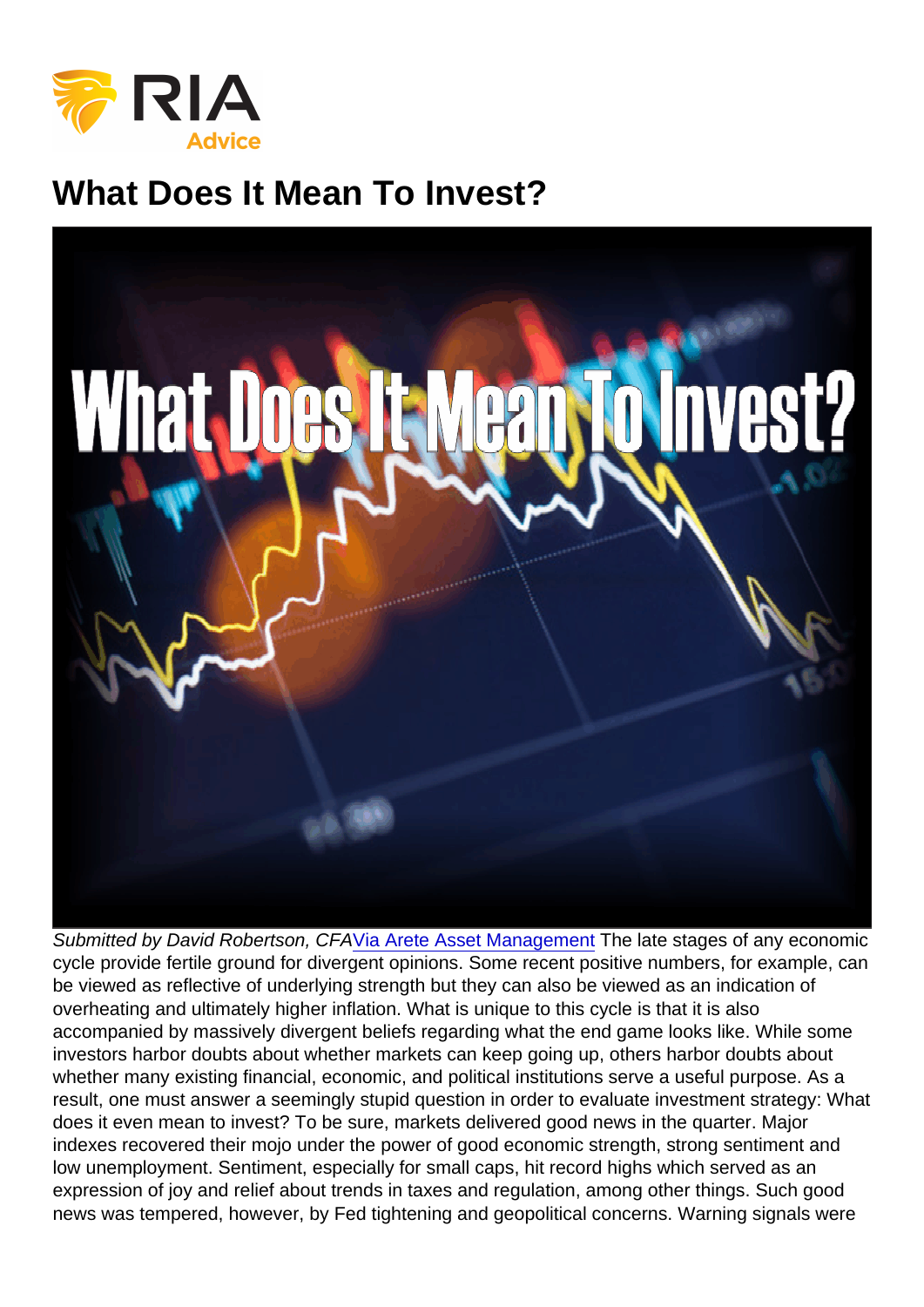especially flashing in emerging markets. Indeed, there are plenty of signs that market activity is getting stretched. For example, the Financial Times quoted distressed debt investor Jason Mudrick [here] arguing that "the roaring economy" is "just not sustainable" He went on to say, "My job is not to predict exactly when [the turn in the cycle] happens but to have the platform ready when it does." As a result, he is planning ahead by marketing a second distressed debt fund to take advantage of the fallout when the market turns. Respected strategist David Rosenberg provided a very blunt assessment:

?Cycles die, and you know how they die? ... Because the Fed puts a bullet in its forehead.?

He went on to quantify the risk:

"We are seeing a significant shift in the markets. The Fed was responsible for 1,000 rally points this cycle so we have to pay attention to what happens when the movie runs backwards."

While the prospect of a meaningful decline in the market is unpleasant, there is something more going on. Perhaps nowhere is this captured better than with the trajectory of corporate debt. As the FT reports [here], "Debt is the legacy of the global financial crisis. Over the past decade of ultra low and negative interest rates, companies have more than doubled their outstanding amount of bonds and loans." Further, that massive increase in debt was not only accepted by credit markets, but applauded. As reported [here], ?What is startling is that investors are not running scared. Instead, demand for risky debt is so high that the spread between safe and hazardous corporate debt ... is a wafer-thin 50 basis points. In 2012 it was 200 bp.? As market commentator John Mauldin notes, the explosion in debt is hardly confined to corporations. He reports,

"As of 2014, total global debt had risen to \$199 trillion, growing some \$57 trillion in just the previous seven years, about \$8 trillion a year." Further, "Since that 2014 report was published, global debt rose by \$17 trillion through 3Q 2016." As a result of debt growth outpacing economic growth, "Global debt-to-GDP is now 325%." He concludes, "All that debt cannot be repaid under current arrangements, nor can those promises ultimately be kept ... At some point, we?re going to have to deal with these issues and restructure everything."

On top of these issues, a self-sustaining feedback loop is making things even worse. As Chris Cole described [here] "Well, post 2009 something really unique happened, and that volatility as a yield instrument selling it out of the money put options on the S&P and collateralize it, began to outstrip on a yield basis what you were getting in corporates. And all of a sudden, everyone jumped into vol." In other words, artificially suppressed yields in credit markets prompted a desperate search for yield which was found in the (ultimately dangerous) strategy of shorting volatility.

As noted, "the volume of short positions in the Vix volatility index has climbed to the highest since late January". Chris Cole captured the feeling well [here] when he said, "And to me, it's giving rise to things like ramping up exposure. Like, there's just-- you feel it. There's a desperation and a resignation that says, you can never sell anything. You know, I can't explain it. I don't know, but -- It's career risk."

The same career risk has bled over into advisory and fund management businesses too. As the FT reports,

"The Bank of America Merrill Lynch monthly fund manager survey, which polls investors managing \$541bn of assets, showed in June that equity investors had returned to being overweight US equities for the first time in 15 months.? As the FT goes on to say, "Now it appears many are throwing in the towel just when the real warning signs of overexuberance in parts of the market are becoming more apparent."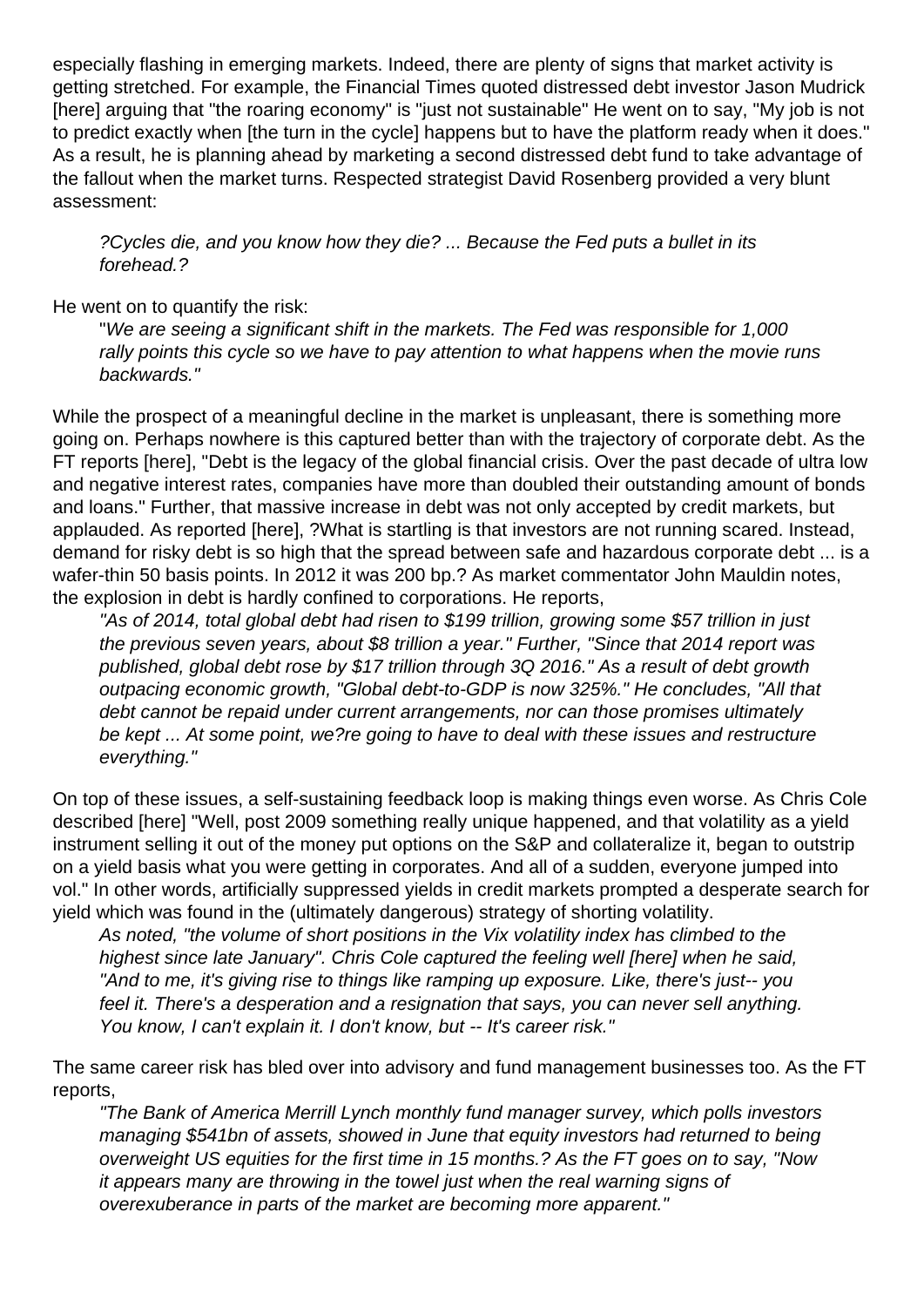Career risk is a phenomenon that is very hard for many investors to see or appreciate. The lesson that many market participants have learned over the last several years is that regardless of signals to the contrary, you can't afford to be out of the market for any period of time. Needless to say this is a bad lesson to learn and creates systemic risk for the market. It is also deceptive, however, because it creates the appearance that market participants are enthusiastic about prospects. In addition to cracks developing in the economic cycle and the debt super-cycle, there are also signs that fundamental financial and economic institutions are getting stretched. For example, Michael Gove, secretary of state for the environment in the UK, recently gave a speech on the state of capitalismin which he captured much of the zeitgeist of the times. In it, he acknowledged

## "...the failure of our current model of capitalism to deliver the progress we all aspire to."

Many developed economies have been struggling with productivity wage growth for years, but it has only been fairly recently that these failures have received much attention. Indeed, the economy is rife with examples of cronyism, rent-seeking, and market dominance that undermine the benefits of capitalism. Adam Smith himself worried "that markets were prone to being hijacked by rentseekers and that companies could become tools of oppression. Perhaps no group has experienced the negative consequences as much as the millennials. As noted,

"Older millennials entered the workforce in the mid-2000s, and many lost jobs after the 2008 crisis. They were also caught by rapid inflation in house prices as interest rates fell and remained low. The milestones of leaving home, getting a job, marrying and having children have been delayed ? 45 per cent of 18 to 34-year-old Americans had done all four in 1975, but only 24 per cent had in 2015."

Not surprisingly, such experiences have caused millennials to become "disenchanted with their lot." As one indication of this, "A UK Resolution Foundation study found that pessimists outweighed optimists by two to one when they were asked about their chances of improving on their parents? fortunes." Further, "A Pew study in 2014 found that only 19 per cent of millennials believed that others could be trusted, compared with 40 per cent of boomers and 31 per cent of the generation Xers." As Keith Niedermeier, professor at the Wharton business school, summarizes, ?This generation is incredibly sceptical of governments and big corporations." So what does all of this say about the market environment? It says that there is a much bigger game in play than fluctuations in the economy or twists and turns in the market. In order to fully appreciate this, however, it helps to establish some context by going back to first principles. We need to think about what it means to invest. One reasonable definition of investing, in a general sense, is ?to devote (one?s time, effort, or energy) to a particular undertaking with the expectation of a worthwhile result.? A recent report, ?Future state of the investment professions?, from the CFA Institute e], makes a similar point that investing should serve a valuable role in society. The report notes, "the core purposes of the investment industry lie in two overlapping areas." One is wealth creation which involves "Mobilizing capital for jobs and growth," and another is savings and investments which involves "Deploying investment services for wealth and risk management." So far so good. The problem is that many of the trends and practices endemic to today's business environment fail on one or both counts. Loose monetary policy, excessive debt growth, and economic rent-seeking do little to "mobilize capital for jobs and growth". Further, what little might be accomplished from such policies only benefits the short term at the expense of the long term and as such, is antithetical to the practice of investing. The investment industry itself has also largely failed this test. The CFA Institute report reveals that only "11% of investment leaders describe the impact of the investment industry as very positive for society today." A key reason for this weak result is that the industry has been much more focused on creating profitable "products" than in "deploying investment services for wealth and risk management". The result is a rising and widespread degree of financial insecurity. Retiring investors are affected, as Chris Cole noted, ?But what we've done is we've taken the tail risk from the present, and we've shifted it to the future on the retiring generation. They're going to bear the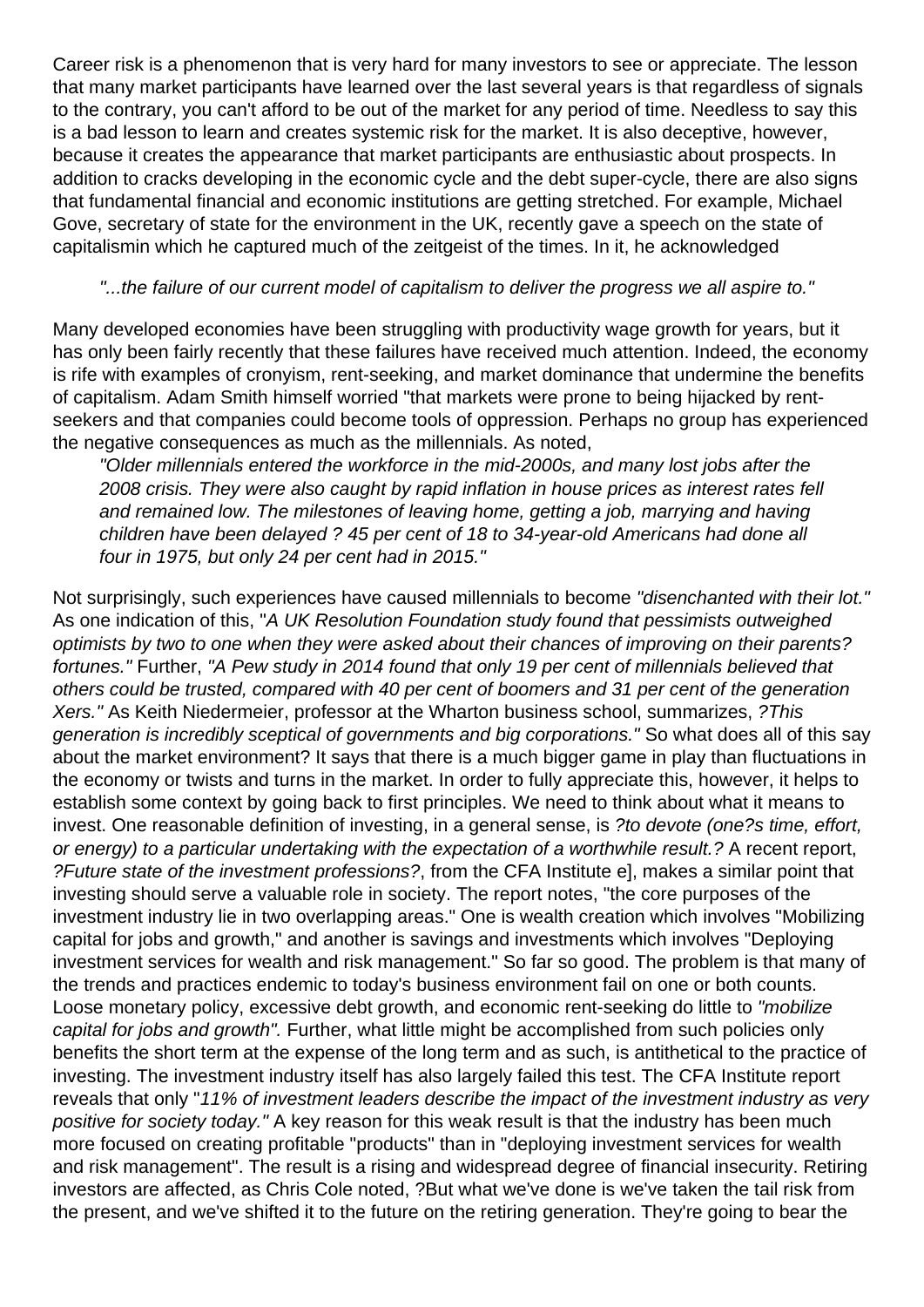brunt of this.? Millennials and Xers are affected by being rightly skeptical of government promises. As a result, the exercise of wealth and risk management has become very far removed from the original purpose of investing and will have to adapt in order to become more socially useful. In a world vulnerable to major shocks and fraught with insecurity, what absolutely won?t work is assuming that you just need to accumulate enough money. For one, the expected returns on financial assets are unlikely to be sufficient to provide an adequate nest egg for many investors. As Mauldin comments,

## "I believe that diversifying among asset classes will simply diversify your losses during the next global recession."

For another, all of the evidence suggests that the assumption of having a fairly stable environment as a basis for planning retirement is wrong. High and growing levels of debt substantially increase the prospects of both inflation and deflation down the road, but well within investment planning horizons. Further, high and growing skepticism of government and big business increases the prospects of extreme and unexpected political outcomes. Some proactive investors are trying to find forms of investment that are more sustainable. For example, InvestmentNews identifies impact investing as "the act of purposefully making investments that help achieve certain social and environmental benefits while generating financial returns". The story also reports that "A large majority of affluent millennials (77%) and Generation X investors (72%) have made an impact investment," which contrasts with "just 30% of affluent donors from the baby boomers and older generations." Similar ideas are reported by Michael Shuman in his book, Local dollars, local sense: How to shift your money from Wall Street to Main Street and achieve real prosperity. Shuman calls out the fact that ?Americans are systematically overinvesting in Wall Street and underinvesting in Main Street" and calls that gap a ?huge market failure?. He then reports: "A growing body of evidence suggests that local businesses are the key to economic prosperity, especially job creation." Shuman does an especially nice job of illustrating the human aspects of economic exchanges: "But what truly has become ridiculous is continuing to pour our hard-earned dollars, month after month, into global businesses and stock market casinos that increasingly bear no relationship to our own prosperity. Real prosperity must begin at home." He summarizes by saying, "I?m just sick and tired of my hard-earned dollars going to buy the equities of companies that I do not know [and] do not agree with ..." By contrast, he describes the situation with cooperatives: "There?s real business value in being able to look your customers in the eye and say, You can trust us, because you own us, and we?re in business to do nothing other than act in your best interest.? These ideas may sound too ?touchy-feely? for died-in-the-wool free markets economists and finance purists, but they are well supported. For instance, the FT reports that institutional investors are increasingly "grappling with the ethics of how ... returns are delivered". Specifically, the Washington and Wisconsin state pensions have "questioned their allocation to KKR, the private equity titan" in response to "the ugly liquidation" of Toys R Us that "may see 30,000 ordinary workers lose their jobs without severance pay." In addition, Adam Smith himself noted, ?Markets constitute a socially constructed and evolving order that exists and must exist not by divine right but because it serves the public good." Smith also described hot to go about serving the public good:

"What matters is not the largely empty rhetoric of ?free markets?, but the reality of effective competition. And effective competition requires mechanisms that force companies to internalise their own costs and not push them on to others, that bear down on crony capitalism, rent extraction, ?insider? vs ?outsider? asymmetries of information and power, and political lobbying."

One really important message from this is that the system of capitalism may have some weak points that need to be managed, but it is not inherently flawed. Michael Gove acknowledged this when, despite his criticism, he also commended capitalism as "the most successful wealth-creating machine the world has seen". This should be remembered especially in the context of political